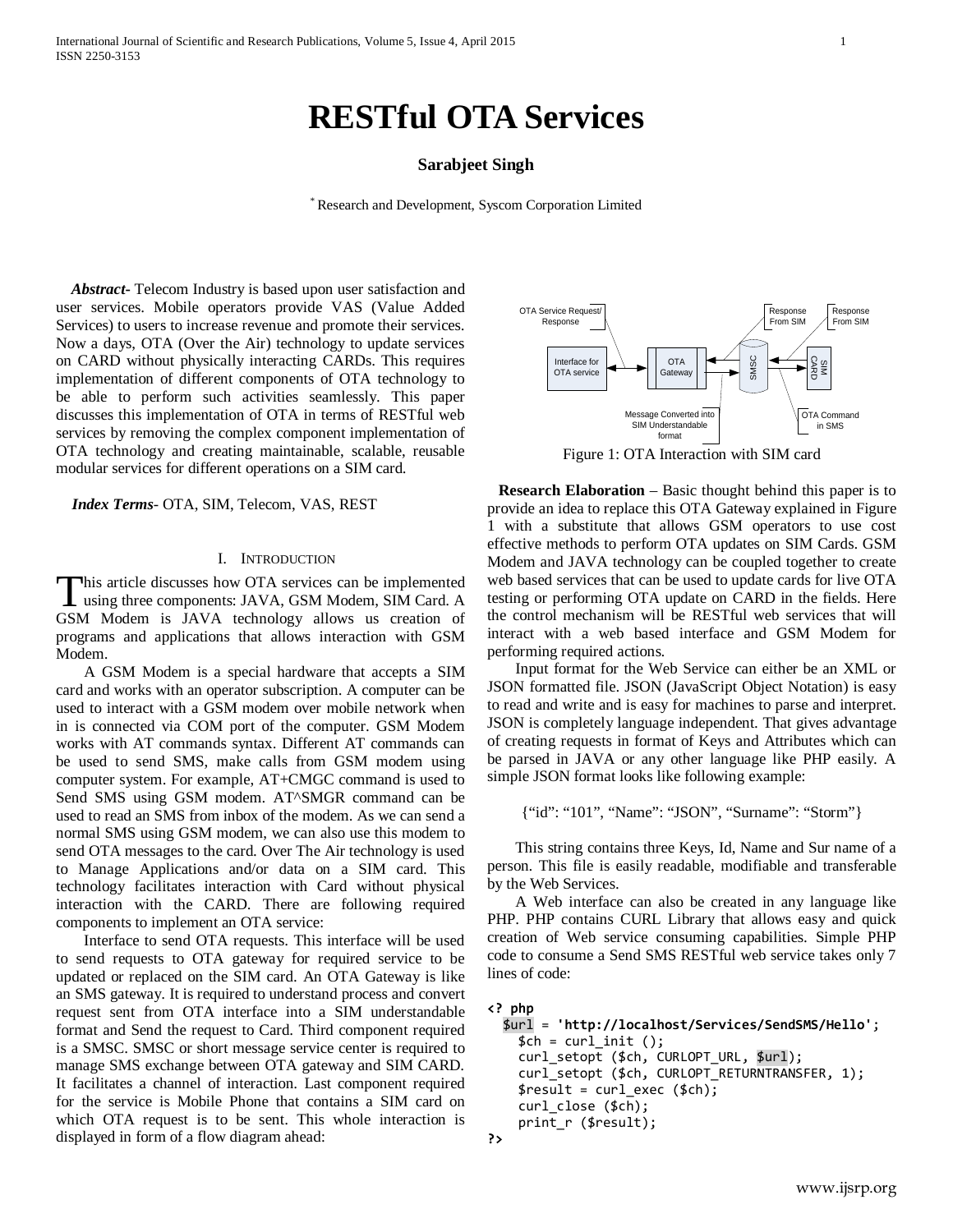The Web Service is called from curl which in turn will instruct GSM Modem to Send SMS "Hello" to the required number. Destination address to send SMS can either be configured in the web service itself(For fixed cases) or can be provided from the Web interface with other fields like Validity period of the Message, SMSC to be used.

For OTA messages, Web service need to prepare SMS in format of GSM 3.48 standard. This standard specifies complete OTA SMS format. A 3.48 SMS format required following fields to be added to the SMS:

This table specified Packet elements to be added and length of the data in Octets

| <b>Element</b>                                                           | Length   | radio 1. Request 1 aciet 1 of mat<br>Comment                                                                                                                                                  |
|--------------------------------------------------------------------------|----------|-----------------------------------------------------------------------------------------------------------------------------------------------------------------------------------------------|
| <b>Command Packet</b><br>Identifier (CPI)                                | 1 octet  | Identifies that this data block is the<br>secured Command Packet                                                                                                                              |
| <b>Command Packet</b><br>Length (CPL)                                    | variable | This shall indicate the number of<br>octets from and including the<br>Command Header Identifier to the<br>end of the Secured Data, including<br>any padding octets required for<br>ciphering. |
| <b>Command Header</b><br>Identifier (CHI)                                | 1 octet  | Identifies the Command Header.                                                                                                                                                                |
| <b>Command Header</b><br>Length (CHL)                                    | variable | This shall indicate the number of<br>octets from and including the SP1 to<br>the end of the RCICCIDS.                                                                                         |
| <b>Security Parameter</b><br>Indicator (SPI)                             | 2 octets | This describes security parameters in<br>the Message Sent                                                                                                                                     |
| Ciphering Key Identifier<br>(KIc)                                        | 1 octet  | Key and algorithm Identifier for<br>ciphering.                                                                                                                                                |
| Key Identifier (KID)                                                     | 1 octet  | Key and algorithm Identifier for<br>RCICCIDS.                                                                                                                                                 |
| <b>Toolkit Application</b><br>Reference (TAR)                            | 3 octets | Coding is application dependent.                                                                                                                                                              |
| Counter (CNTR)                                                           | 5 octets | Replay detection and Sequence<br>Integrity counter.                                                                                                                                           |
| Padding counter<br>(PCNTR)                                               | 1 octet  | This indicates the number of padding<br>octets used for ciphering at the end<br>of the secured data.                                                                                          |
| <b>Redundancy Check</b><br>(RC), Cryptographic<br>Checksum (CC) or used, | variable | Length depends on the algorithm. A<br>typical value is 8 octets if and for a DS<br>could be 48 or more octets; the<br>minimum Digital Signature (DS)<br>should be 4 octets.                   |
| Secured Data                                                             | variable | Contains the Secured Application<br>Message and possibly padding octets<br>used for ciphering.                                                                                                |

**Table 1: Request Packet Format**

Response SMS or Packet from the CARD should also be in format of 3.48 packets and it should be according to following Structure.

Structure of response packet is almost similar to request packet. It contains elements that were sent in request like padding counter, Redundancy check values, Counter and TAR etc.

| <b>Table 2: Response Packet Format</b> |  |
|----------------------------------------|--|
|                                        |  |

| Element                                                                                      | Length   | Comment                                                                                                                                                                     |
|----------------------------------------------------------------------------------------------|----------|-----------------------------------------------------------------------------------------------------------------------------------------------------------------------------|
| Response Packet<br>Identifier (RPI)                                                          | 1 octet  | Identifies a Response Packet                                                                                                                                                |
| <b>Response Packet</b><br>Length (RPL)                                                       | variable | Indicates the number of octets from<br>and including RHI to the end of<br>Additional Response data, including<br>any padding octets required for<br>ciphering.              |
| Response Header<br>Identifier (RHI)                                                          | 1 octet  | Identifies the Response Header.                                                                                                                                             |
| Response Header<br>Length (RHL)                                                              | variable | Indicates the number of octets from<br>and including TAR to the end of the<br>RCICCIDS.                                                                                     |
| <b>Toolkit Application</b><br>Reference (TAR)                                                | 3 octets | This shall be a copy of the contents of<br>the TAR in the Command Packet.                                                                                                   |
| Counter (CNTR)                                                                               | 5 octets | This shall be a copy of the contents of<br>the CNTR in the Command Packet.                                                                                                  |
| Padding counter<br>(PCNTR)                                                                   | 1 octet  | This indicates the number of padding<br>octets used for ciphering at the end of<br>the Additional Response Data.                                                            |
| Response Status Code<br>Octet                                                                | 1 octet  | Codling defined in Table 3.                                                                                                                                                 |
| <b>Redundancy Check</b><br>(RC), Cryptographic<br>Checksum (CC) or<br>Digital Signature (DS) | variable | Length depending on the algorithm<br>indicated in the Command Header in<br>the incoming message. A typical value<br>is 4 to 8 octet or zero if no RCICCIDS is<br>requested. |
| <b>Additional Response</b><br>Data                                                           | variable | <b>Optional Application Specific Response</b><br>Data, including possible padding<br>octets used for ciphering.                                                             |

|  | <b>Table 3: Response Status Code Octet</b> |
|--|--------------------------------------------|
|--|--------------------------------------------|

| <b>Status Code</b><br>(hexadecimal) | Meaning                                                                                                |
|-------------------------------------|--------------------------------------------------------------------------------------------------------|
|                                     | PoR OK                                                                                                 |
| 1                                   | RC/CC/DS failed                                                                                        |
| $\overline{2}$                      | <b>CNTR low</b>                                                                                        |
| 3                                   | CNTR high                                                                                              |
| 4                                   | <b>CNTR Blocked</b>                                                                                    |
| 5                                   | Ciphering error                                                                                        |
| 6                                   | Un-identified security error.                                                                          |
| 7                                   | Insufficient memory to process incoming<br>message.                                                    |
| 8                                   | This status code "more time" should be used if<br>the Receiving Entity Application needs more<br>time. |
| q                                   | <b>TAR Unknown</b>                                                                                     |
| 0A-FF                               | Reserved for future use                                                                                |

## II. IMPLEMENTING OTA GATEWAY

 Now that we know about the interaction, facilities offered by technology and requirement of OTA packet we can look into how to implement OTA Gateway which is the prime description point of this paper. In order to replace OTA Gateway we need to simulate request response pair to and from the web interface to the OTA Gateway. This will be achieved with help of PHP service consumers sending request in format of JSON to web